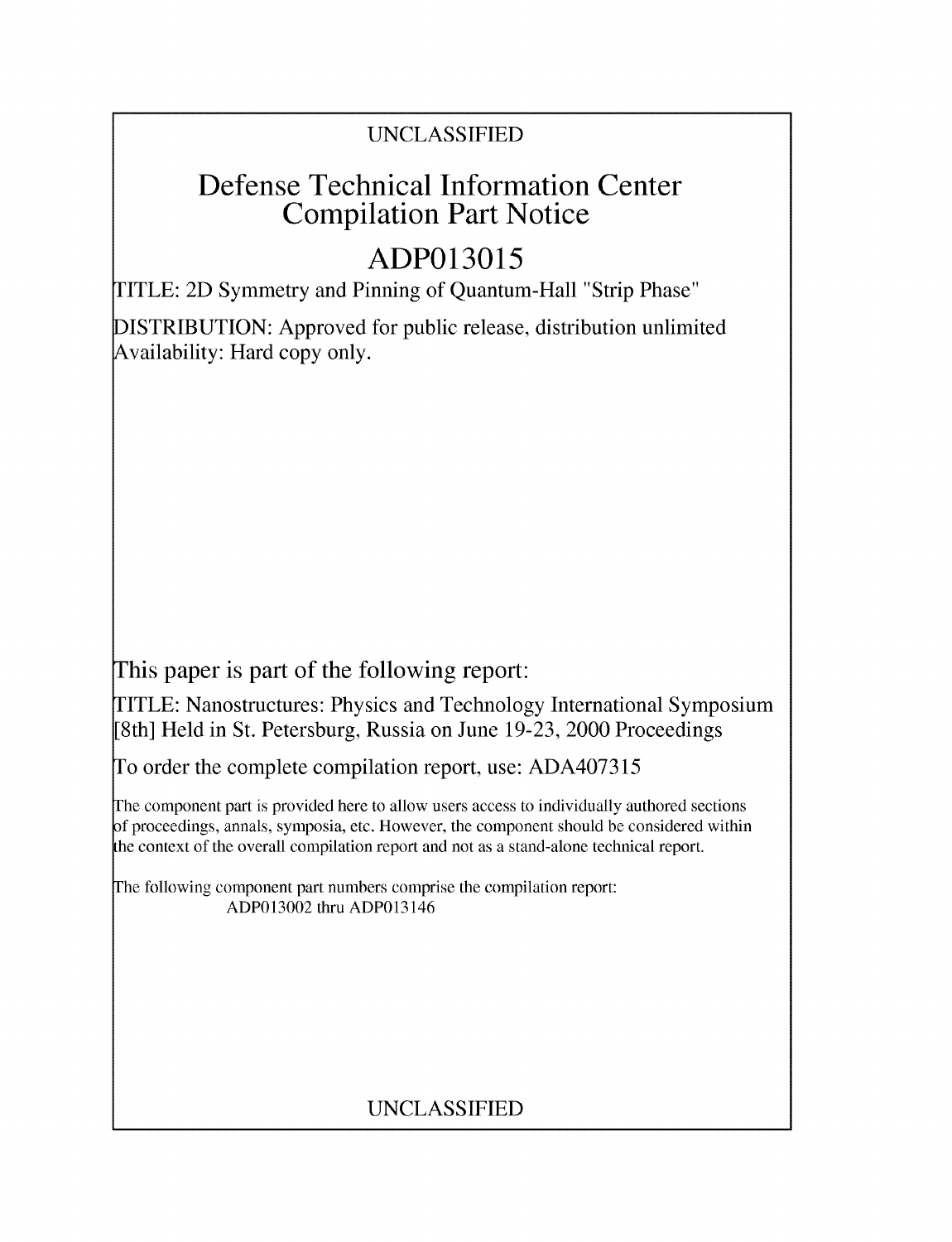### **2D** symmetry and pinning of quantum-Hall "strip phase"

E. E. Takhtamirov and V A. *Volkov* Institute of Radioengineering and Electronics of RAS, Mokhovaya 11, 103907 Moscow, Russia

Abstract. Recent experiments on (001) GaAs/AlGaAs structures revealed a new phase in the excited Landau levels. The results can be related to spontaneous formation of unidirectional charge density waves ("strip phase"). We address to the unsolved problem: why stripes are pinned coherently across the sample along [110]. Developing the Kroemer's idea about the role of  $C_{2v}$ symmetry in this system we show that for (001)  $A_3B_5$  single heterojunction the conduction band in-plane effective mass is anisotropic. This anisotropy and the optical anisotropy in heterostructures with different cations and anions have the same origin. Although very weak, the difference in the conduction band effective masses along the crystallographic  $[110]$  and  $[1\overline{1}0]$  axes may define the direction of the stripes. The results agree with the experiments in tilted magnetic fields.

Recent studies of ultra-high quality 2D electron systems in (001) GaAs/AlGaAs heterojunctions near half-integer filling factors  $v \ge 9/2$  at very low temperatures [1, 2, 3] revealed a new class of correlated many-electron states which is believed to be related to predicted in [4] spontaneous formation of charge density waves ("strip phase"). This hypothesis is based on the observation of a giant magnetoresistance anisotropy in such systems, the longitudinal resistances in the two perpendicular crystallographic  $[110]$  and  $[110]$  directions have a ratio  $R_{xx}/R_{yy} \sim 5-3500$  (depending on the way of measurements), [110] being the direction of low resistance. Also it was shown [2, 3] that the in-plane magnetic field  $B_{\parallel}$ as strong as  $\sim$  1 T may reorient the directions of low and high resistances. The conclusion that for high in-plane fields the high resistance axis is parallel to the direction of the in-plane field was made [3]. Similar results for  $B_{\parallel}$  along [110] at all half-integer  $v \ge 9/2$  and for *B*<sub>||</sub> along [110] at  $\nu = 11/2$  and  $\nu = 15/2$  were obtained in [2]. The authors of [5] came to the same result through the Hartree-Fock calculations. They found also that at  $B_{\parallel} = 0$  the native anisotropy energy that determines the preferred orientation of the in-plane stripes of alternating charge density is less than only  $k_B 10$  mK per electron. However, the origin of the native mechanism making the stripes coherent over the macroscopic size of the studied samples at is still not uncovered. It is one of the basic unsolved problems.

Here we are developing the idea of Kroemer [6] that it is  $C_{2v}$  symmetry of the heterostructure potential confining 2D electron gas that may lead to the effect. Briefly, we will show that due to the asymmetric potential of the heterojunction there exists the native anisotropy of the in-plane conduction band effective mass (EM), and it has the same order in magnitude as the anisotropy of EM induced by the in-plane magnetic field of magnitudes used in the above experiments. Also, due to the combined effect of the Dresselhaus and Rashba terms the spin-orbit interaction is anisotropic **[ ].** This type of the native anisotropy and its effect on the quantum-Hall strip phase is not discussed here. It requires further study.

To consider the problem one starts from the the one-particle EM equation for electrons in a (001)  $A_3B_5$  heterostructure with a single heterojunction. It was shown [ $\mathcal{E}$ ] that the properly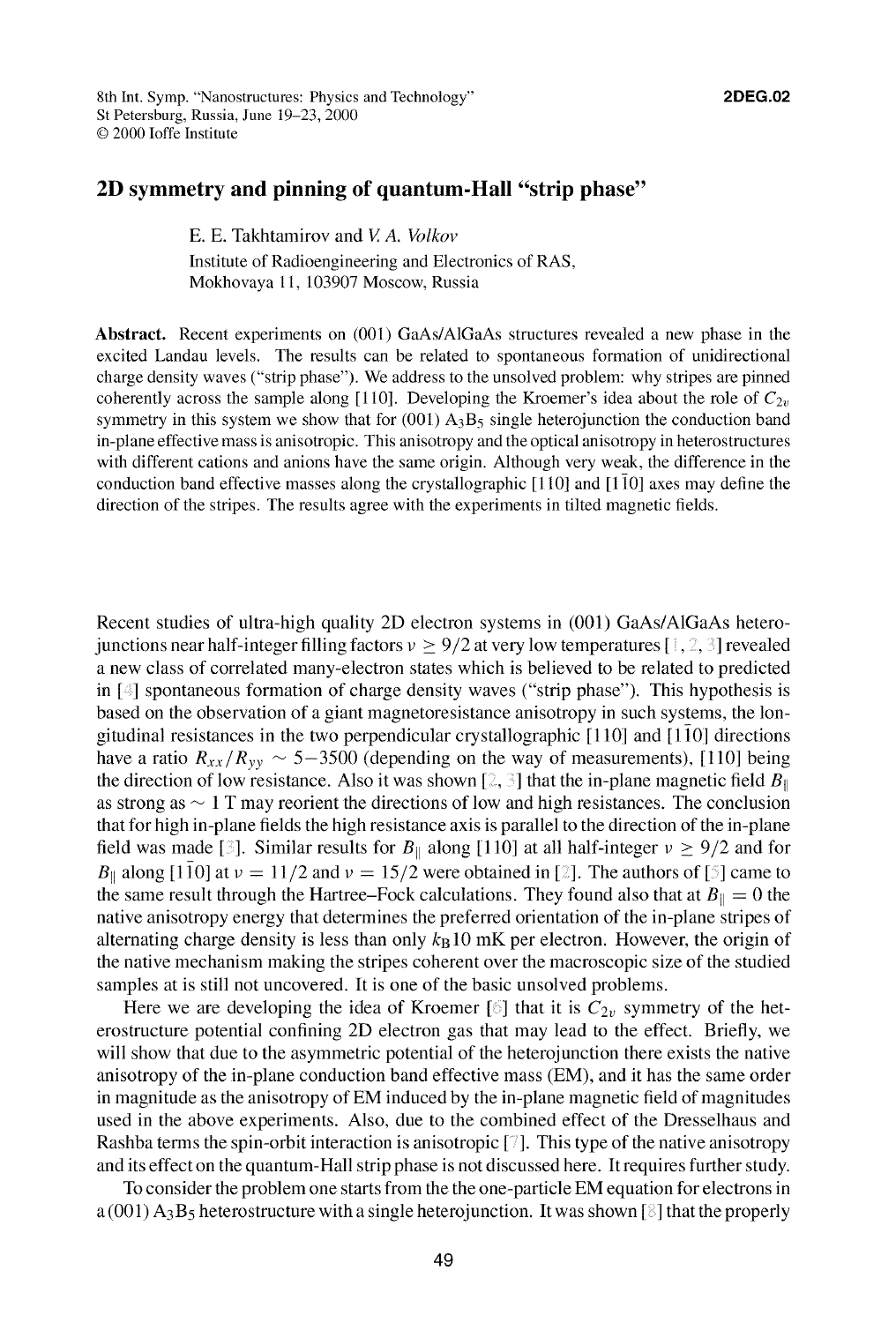constructed many-band system of envelope-function equations preserves information about the lowered symmetry of the heterostructure  $(C_{2v})$  as compared to the symmetry of the host materials  $(T_d)$ . The light hole-heavy hole mixing at the center of 2D Brillouin zone is one of the consequences of the symmetry lowering **1\_** . This mixing leads to the giant optical anisotropy (with the same principal axes  $[110]$  and  $[110]$ ) in heterostructures composed of materials with different cations and anions observed experimentally **[ 1.** It is obvious that the symmetry  $C_{2v}$  should manifest itself in EM equation for conduction band too. However, the derived in  $\lbrack \S \rbrack$  one-band effective Hamiltonian for electrons lost  $C_{2v}$  symmetry information. To construct the effective Hamiltonian having  $C_{2v}$  symmetry means that now we should go beyond the approximation used in  $[\&]$  and consider smaller but important here anisotropic terms. Because of the limiting accuracy of the method  $\lceil \xi \rceil$ , we might not allow for them if we were interested merely in more precise calculation of the conduction band states. Such contributions may be taken into account just because they provide the symmetry lowering—the effect which is absent without them. So, as we are not interested here in terms of symmetry higher than  $C_{2\nu}$ , the effective Hamiltonian may include only the leading potential and kinetic energy terms (used in standard EM approximation) and the leading anisotropic term which will be found below.

We may obtain the correct Hamiltonian having  $C_{2v}$  symmetry via the method of invariants. Setting the spin-orbit interaction aside (we will not discuss it here) one may conclude, that the information about  $C_{2v}$  symmetry should be found in the kinetic energy operator. If we assume that the in-plane components of momentum  $\hat{p}_x \parallel [100]$  and  $\hat{p}_y \parallel [010]$ , then the most general form of the quadratic in the in-plane momentum kinetic energy operator has the following form

$$
\hat{T} = \frac{\hat{p}_x^2 + \hat{p}_y^2}{2m^*} + \mathcal{A} \frac{1}{2} (\hat{p}_x \hat{p}_y + \hat{p}_y \hat{p}_x).
$$
\n(1)

Here  $m^*$  is the conduction band EM,  $\mathcal A$  defines the in-plane EM anisotropy. From the derived in  $\lbrack \mathcal{E} \rbrack$  many-band system of envelope-function equations we have indeed

$$
\mathcal{A}(z) = \delta(z) \sum_{n,n'} \frac{2 \left\langle s \mid \hat{p}_x \mid n \right\rangle D_{nn'} \left\langle n' \mid \hat{p}_y \mid s \right\rangle + 4 D_{sn} \left\langle n \mid \hat{p}_x \mid n' \right\rangle \left\langle n' \mid \hat{p}_y \mid s \right\rangle}{m_0^2 \left(\epsilon_s - \epsilon_n\right) \left(\epsilon_s - \epsilon_{n'}\right)}.
$$
 (2)

Here  $\delta(z)$  is the Dirac  $\delta$ -function,  $z = 0$  defines the position of the heterointerface,  $\langle n | \hat{p}_{\alpha} | n' \rangle$  is  $\alpha$ -component of the interband (for bands n and n' at  $\Gamma$ -point) matrix element of momentum, s is the conduction band index,  $m_0$  is the free electron mass, and  $\epsilon_n$ means the nth band edge energy of a host material. The parameter

$$
D_{nn'} = \sum_{j=\pm 1,\pm 2,\dots} \frac{\langle n \mid \delta U \sin(4\pi jz/a) \mid n' \rangle}{4\pi j/a} \int_{-\infty}^{\infty} \frac{dG(z)}{dz} \cos\left(\frac{4\pi}{a} jz\right) dz.
$$
 (3)

Here *a* is the lattice constant. The appearing in the above expression functions are defined the way the crystalline potential of the heterostructure is

$$
U(\mathbf{r}) = U_1(\mathbf{r}) + G(z)\delta U(\mathbf{r}),\tag{4}
$$

 $U_1$  is the crystalline potential of one of the materials of the heterojunction, and  $U_2 =$  $U_1 + \delta U$  is that of another one. Note, that parameter  $D_{XY}$  defines the light hole-heavy hole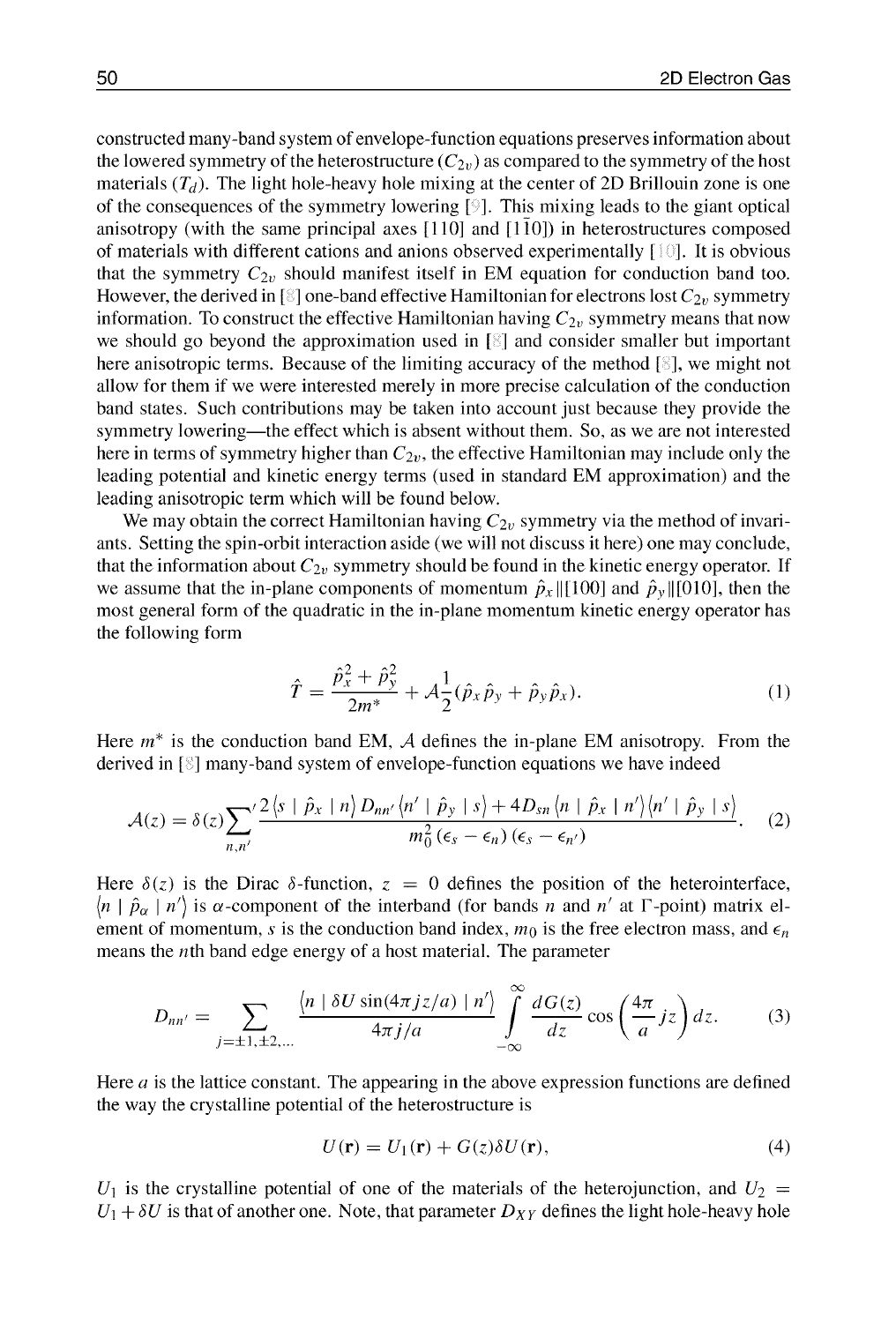mixing at the center of 2D Brillouin zone, here  $X$  and  $Y$  are indexes of the Bloch functions of the valence  $\Gamma_{15}$  band edge (transforming like x and y under symmetry operations of the group  $T_d$ ) [8, 9].

If we perform the 45°-rotation of the coordinate system, so that in new coordinates  $x \parallel [110]$  and y  $\parallel [110]$ , and then add magnetic field **B** with the gauge of the vector potential  $\mathbf{A} = (B_{y}z, -B_{x}z + B_{z}x, 0)$ , the conduction band Hamiltonian will take the form (without spin-orbit interaction)

$$
\hat{H} = \frac{\hat{p}_z^2}{2m^*} + V(z) + \frac{1}{2} \left( \frac{1}{m^*} - A(z) \right) \left( \hat{p}_x + \frac{e}{c} B_y z \right)^2 \n+ \frac{1}{2} \left( \frac{1}{m^*} + A(z) \right) \left( \hat{p}_y - \frac{e}{c} B_x z + \frac{e}{c} B_z x \right)^2.
$$
\n(5)

Here  $V(z)$  is the conduction band potential, e is the absolute value of the electron charge and  $c$  is the speed of light in vacuum.

For 2D electron gas the in-plane magnetic field may be treated as a small perturbation [ $11$ ]. To the second order in  $B_{\parallel}$  this leads to the diamagnetic energy shift and an increase (for ground electric subband) of EM in the direction perpendicular to the direction of the in-plane magnetic field. The native anisotropy of EM may be treated as a small perturbation too. For simplicity we assume that  $B_{\parallel}$  is parallel either [110] or [110] so that  $B_x B_y = 0$ . Including all terms to the second order in  $B_\parallel$  and first in  ${\mathcal A}$  we obtain for the zeroth subband

$$
\hat{H}_0 = E_0 + \frac{e^2}{2m^*c^2} \left( B_x^2 + B_y^2 \right) \left( \left\langle z^2 \right\rangle_{00} - \left\langle z \right\rangle_{00}^2 \right) \n+ \frac{1}{2m^*} \left( 1 - \frac{\Delta_N}{2} - \frac{B_y^2}{B_\parallel^2} \Delta_B \right) \left( \hat{p}_x + \frac{e}{c} B_y \left\langle z \right\rangle_{00} \right)^2 \n+ \frac{1}{2m^*} \left( 1 + \frac{\Delta_N}{2} - \frac{B_x^2}{B_\parallel^2} \Delta_B \right) \left( \hat{p}_y + \frac{e}{c} B_z x - \frac{e}{c} B_x \left\langle z \right\rangle_{00} \right)^2.
$$
\n(6)

The values of the native and magnetic field induced anisotropies of EM are

$$
\Delta_N = 2m^* \langle \mathcal{A}(z) \rangle_{00}, \qquad \Delta_B = \frac{2e^2 B_\parallel^2}{m^* c^2} \sum_m' \frac{|\langle z \rangle_{0m}|^2}{E_m - E_0}.
$$
 (7)

Here  $E_m$  is the *m*th electric subband edge energy at  $B = 0$ . Using the rough estimations below let us evaluate  $\Delta_N$  and  $\Delta_B$  at  $B_{\parallel} = 0.5$  T (in experiment [2] such in-plane magnetic field, when  $B_{\parallel}$  along [110], makes initially anisotropic magnetoresistance essentially isotropic; higher  $B_{\parallel}$  reorient the direction of low resistance).

$$
\langle \mathcal{A}(z) \rangle_{00} \sim \frac{2 \langle s \mid \hat{p}_x \mid X \rangle D_{XY} \langle Y \mid \hat{p}_y \mid s \rangle}{m_0^2 E_g^2} \langle \delta(z) \rangle_{00} \sim \frac{D_{XY}}{m^* E_g} 10^{-2} \text{\AA}^{-1}.
$$
 (8)

Here  $E_g = 1.5$  eV is the band gap,  $m^* = 0.067m_0$ , and  $D_{XY} \sim 0.2$  eVÅ (in [9] it was found  $D_{XY} \sim 0.5 \text{ eV\AA}$  for GaAs/AlAs). For  $\Delta_B$  we need also

$$
\sum_{m}^{\prime} \frac{|z_{0m}|^2}{E_m - E_0} \sim \frac{(50 \text{ Å})^2}{0.01 \text{ eV}}.
$$
\n(9)